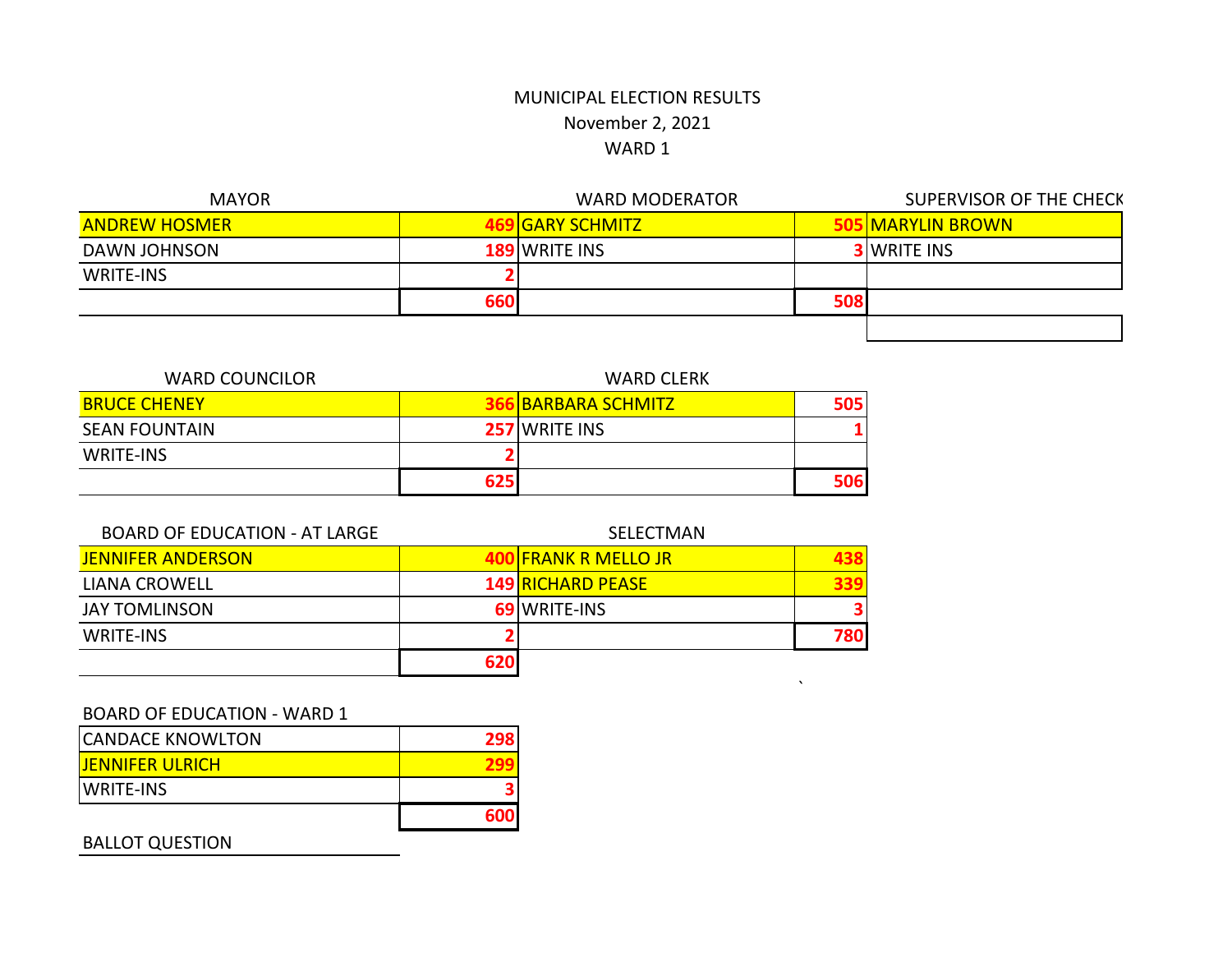| <b>VEC</b>     |     |
|----------------|-----|
| N <sub>O</sub> |     |
|                | 616 |

| 1956 |
|------|
|      |
| 668  |
|      |
| 34%  |
|      |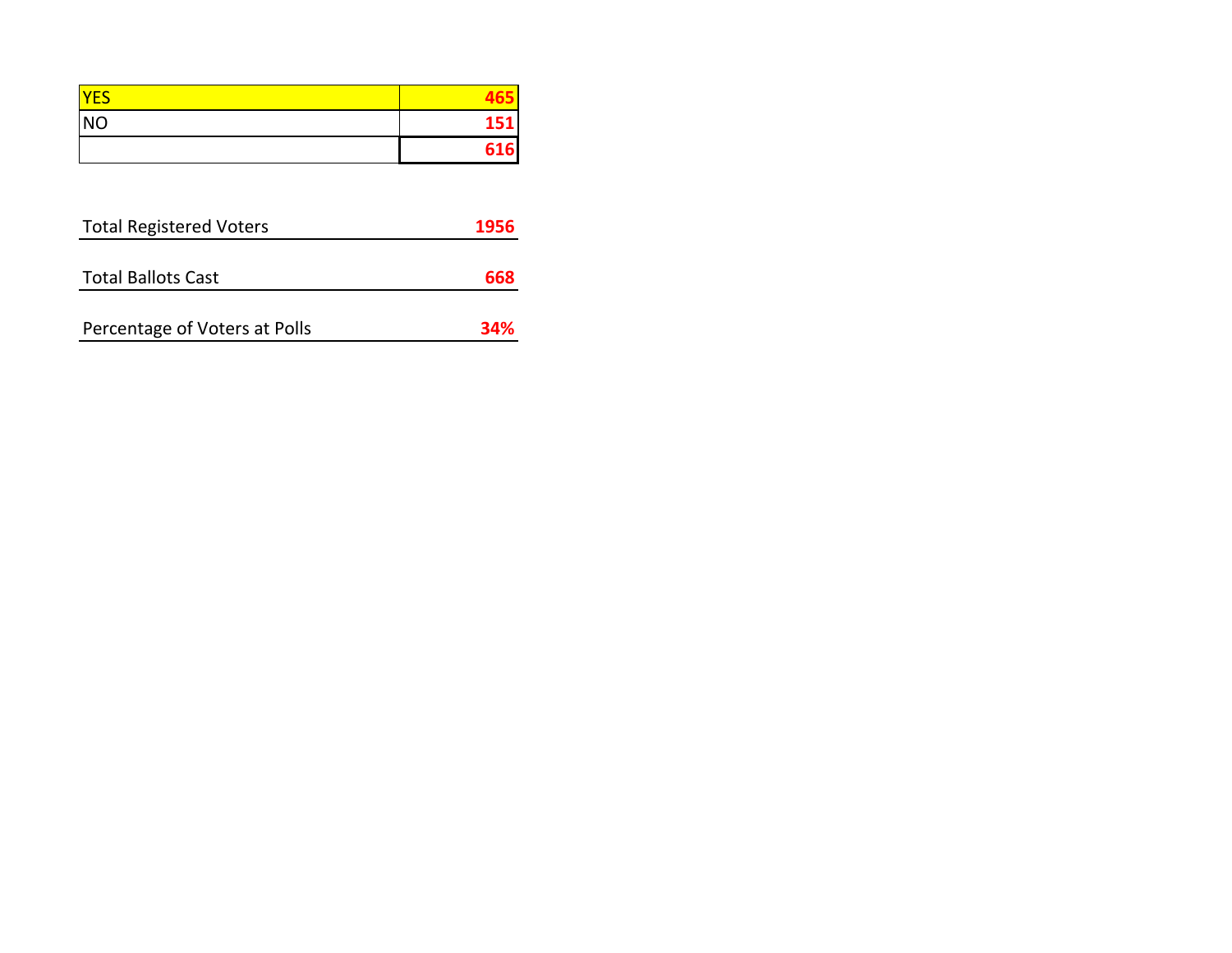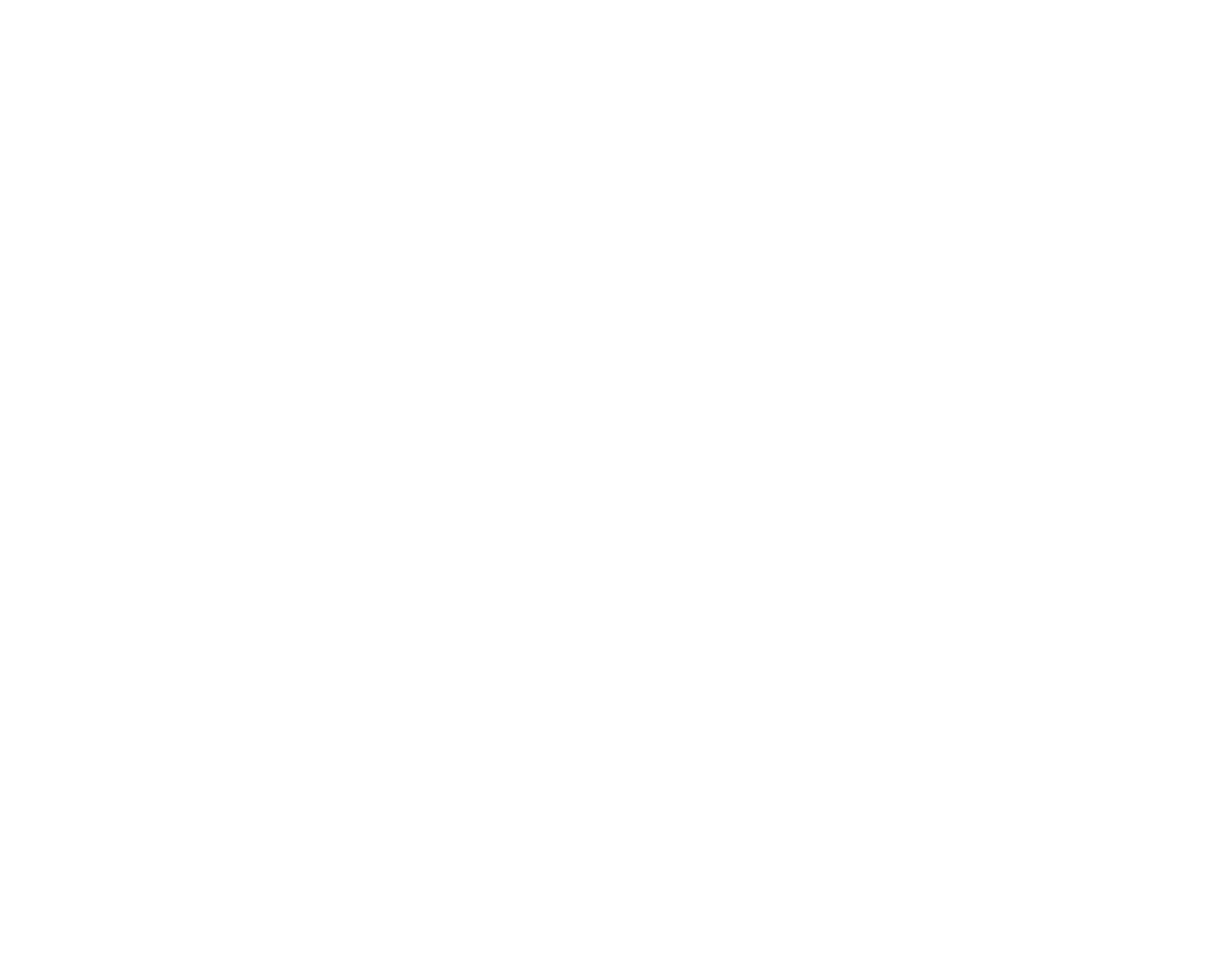| <b>MAYOR</b>         |     | <b>WARD MODERATOR</b>         |     | SELECTMAN        |    |  |
|----------------------|-----|-------------------------------|-----|------------------|----|--|
| <b>ANDREW HOSMER</b> |     | <b>300 LEONARD A MINER JR</b> |     | <b>WRITE-INS</b> | 13 |  |
| DAWN JOHNSON         |     | <b>107</b> WRITE INS          |     |                  |    |  |
| WRITE-INS            |     |                               |     |                  |    |  |
|                      | 407 |                               | 312 |                  | 13 |  |

| WARD COUNCILOR      | <b>WARD CLERK</b> |                      | SUPERVISOR OF THE CHECKLIST |                     |  |
|---------------------|-------------------|----------------------|-----------------------------|---------------------|--|
| LAURA DUNN          |                   | <b>143 WRITE-INS</b> |                             | <b>15 WRITE-INS</b> |  |
| <b>ROBERT SOUCY</b> | 235.              |                      |                             |                     |  |
| WRITE-INS           |                   |                      |                             |                     |  |
|                     | <b>379</b>        |                      |                             |                     |  |

#### BOARD OF EDUCATION AT LARGE

| <b>JENNIFER ANDERSON</b> |     |
|--------------------------|-----|
| LIANA CROWELL            | 56  |
| JAY TOMLINSON            | 56  |
| <b>WRITE-INS</b>         | 2   |
|                          | 378 |

| <b>BALLOT QUESTION</b> |  |
|------------------------|--|
|                        |  |
| <b>NO</b>              |  |
|                        |  |

| <b>Total Registered Voters</b> | 1410 |
|--------------------------------|------|
|                                |      |
| <b>Total Ballots Cast</b>      | 409  |
|                                |      |
| Percentage of Voters at Polls  | 29%  |
|                                |      |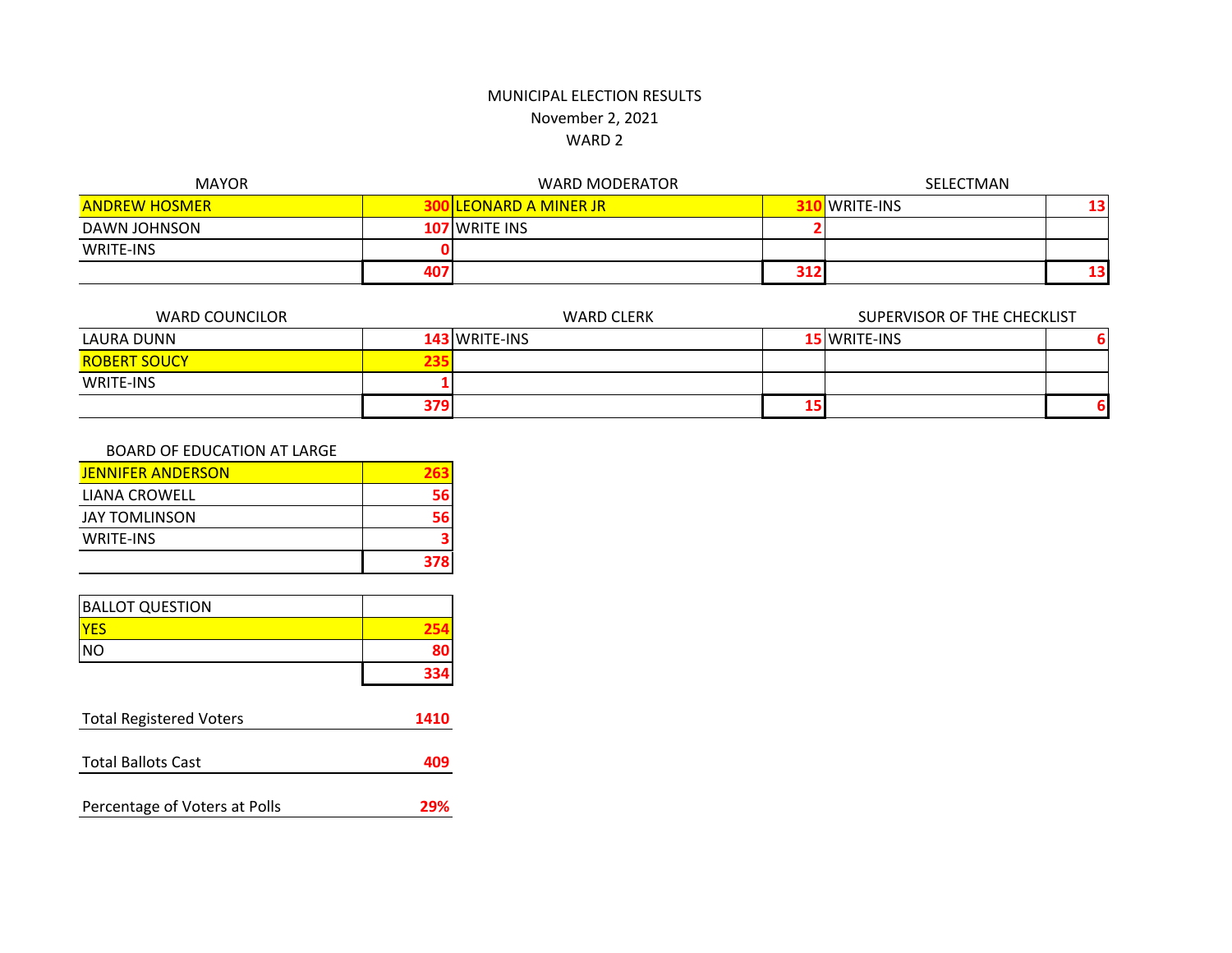| <b>MAYOR</b>         |     | <b>WARD MODERATOR</b>    |     | <b>SELECTMAN</b>          |
|----------------------|-----|--------------------------|-----|---------------------------|
| <b>ANDREW HOSMER</b> |     | <b>476 MAY T STEWART</b> |     | <b>522 SARAH T HOLDER</b> |
| DAWN JOHNSON         |     | <b>119 WRITE-INS</b>     |     | <b>2</b> WRITE-INS        |
| <b>WRITE-INS</b>     |     |                          |     |                           |
|                      | 598 |                          | 524 |                           |

| <b>WARD COUNCILOR</b> |           | SUPERVISOR OF THE CHECK<br><b>WARD CLERK</b> |                      |
|-----------------------|-----------|----------------------------------------------|----------------------|
| ERICA HEBERT          |           | <b>112 KAREN SULLIVAN</b>                    | <b>NDAVID STAMPS</b> |
| <b>HENRY D LIPMAN</b> | WRITE-INS |                                              | <b>O</b> IWRITE INS  |
| <b>WRITE-INS</b>      | 118       |                                              |                      |
|                       | 551       | 528                                          |                      |

## BOARD OF EDUCATION

| <b>JENNIFER ANDERSON</b> |     |
|--------------------------|-----|
| <b>LIANA CROWELL</b>     | 107 |
| <b>JAY TOMLINSON</b>     | 31  |
| <b>WRITE-INS</b>         |     |
|                          | 577 |

| <b>BALLOT QUESTION</b> |            |
|------------------------|------------|
| <u>IYES</u>            |            |
| <b>NO</b>              | <b>126</b> |
|                        | 521        |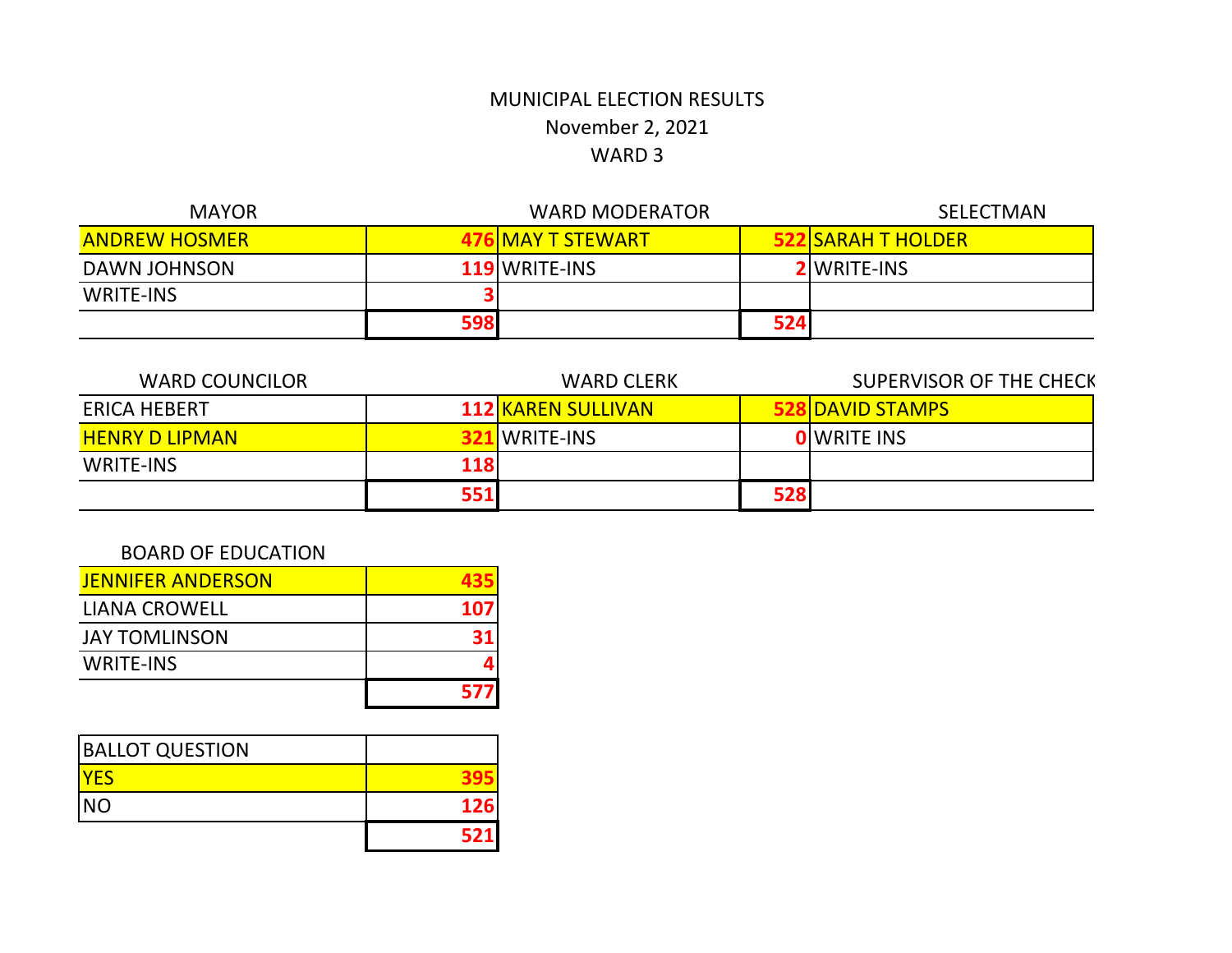| <b>Total Registered Voters</b> | 1538 |
|--------------------------------|------|
|                                |      |
| <b>Total Ballots Cast</b>      | 598  |
|                                |      |
| Percentage of Voters at Polls  | 39%  |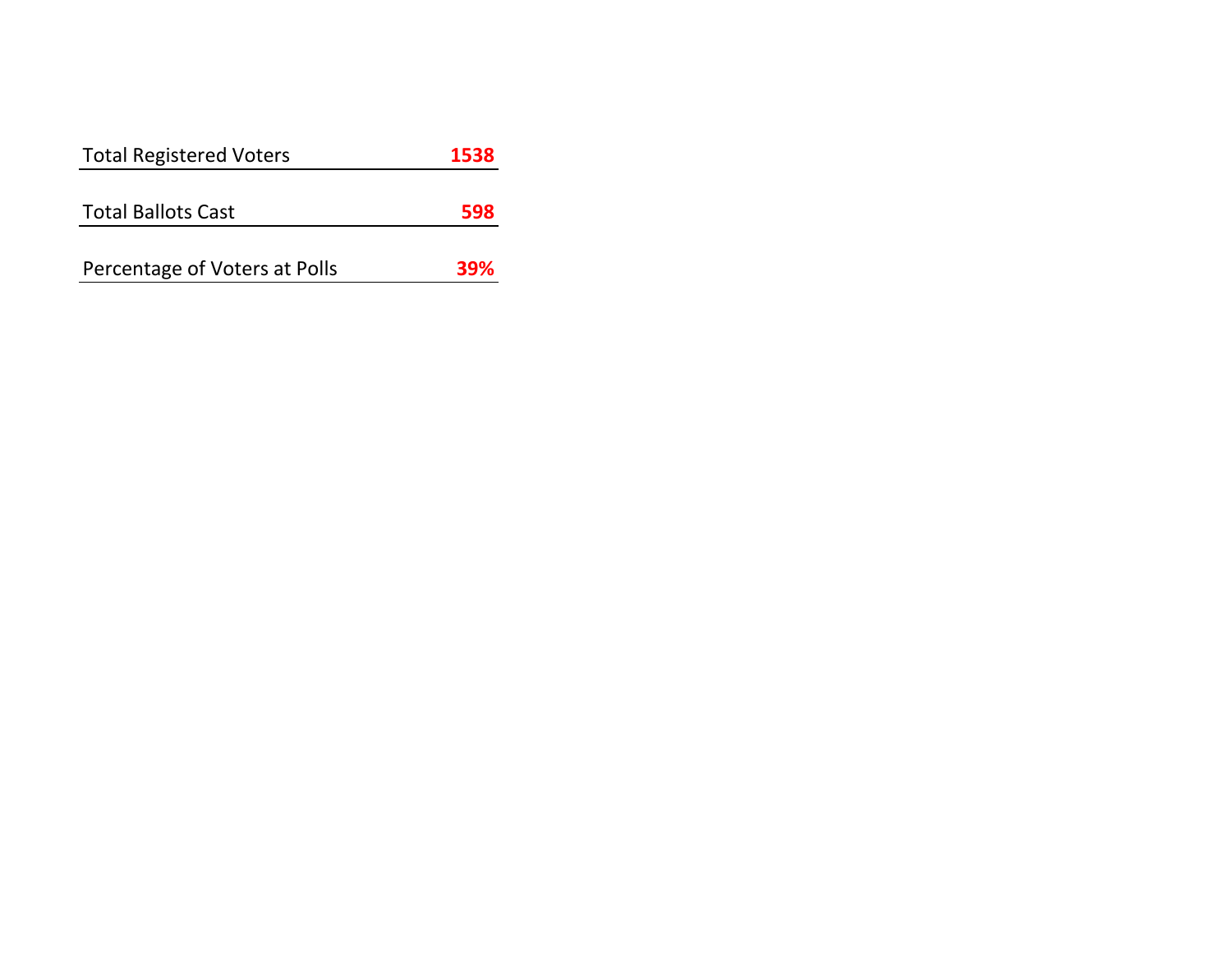

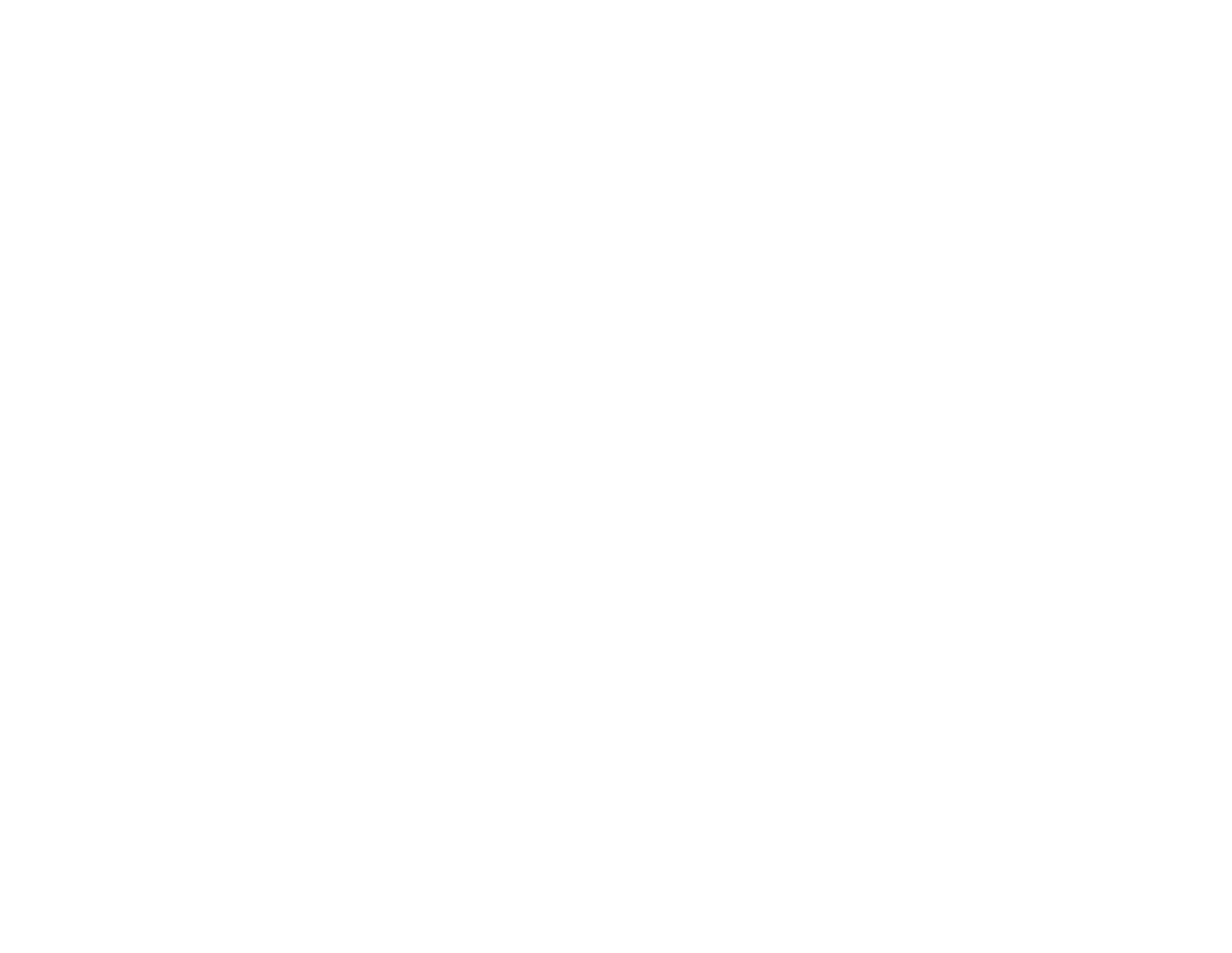| <b>MAYOR</b>         |     | <b>WARD MODERATOR</b> |     | <b>SUPERVISOR OF THE CHECK</b> |
|----------------------|-----|-----------------------|-----|--------------------------------|
| <b>ANDREW HOSMER</b> |     | NMARK S. HAYNES       |     | OIAMBER FLANDERS               |
| DAWN JOHNSON         |     | <b>120 WRITE INS</b>  |     | <b>9</b> WRITE INS             |
| <b>WRITE-INS</b>     |     |                       |     |                                |
|                      |     |                       | 349 |                                |
|                      | 42: |                       |     |                                |

| <b>WARD COUNCILOR</b> | <b>WARD CLERK</b> |               |  |
|-----------------------|-------------------|---------------|--|
| <b>MARC FORGIONE</b>  |                   | 145 WRITE-INS |  |
| <b>MARK S HAYNES</b>  | 751               |               |  |
| <b>WRITE INS</b>      |                   |               |  |
|                       | 406               |               |  |

| <b>BOARD OF EDUCATION AT LARGE</b> |     | SELECTMAN        |    |
|------------------------------------|-----|------------------|----|
| <b>JENNIFER ANDERSON</b>           |     | <b>WRITE-INS</b> | 15 |
| <b>LIANA CROWELL</b>               |     |                  |    |
| <b>JAY TOMLINSON</b>               | 66  |                  | 15 |
| <b>WRITE-INS</b>                   |     |                  |    |
|                                    | 400 |                  |    |

| <b>BALLOT QUESTION</b> |      |
|------------------------|------|
| <b>YES</b>             |      |
| <b>NO</b>              | 66   |
|                        | 2531 |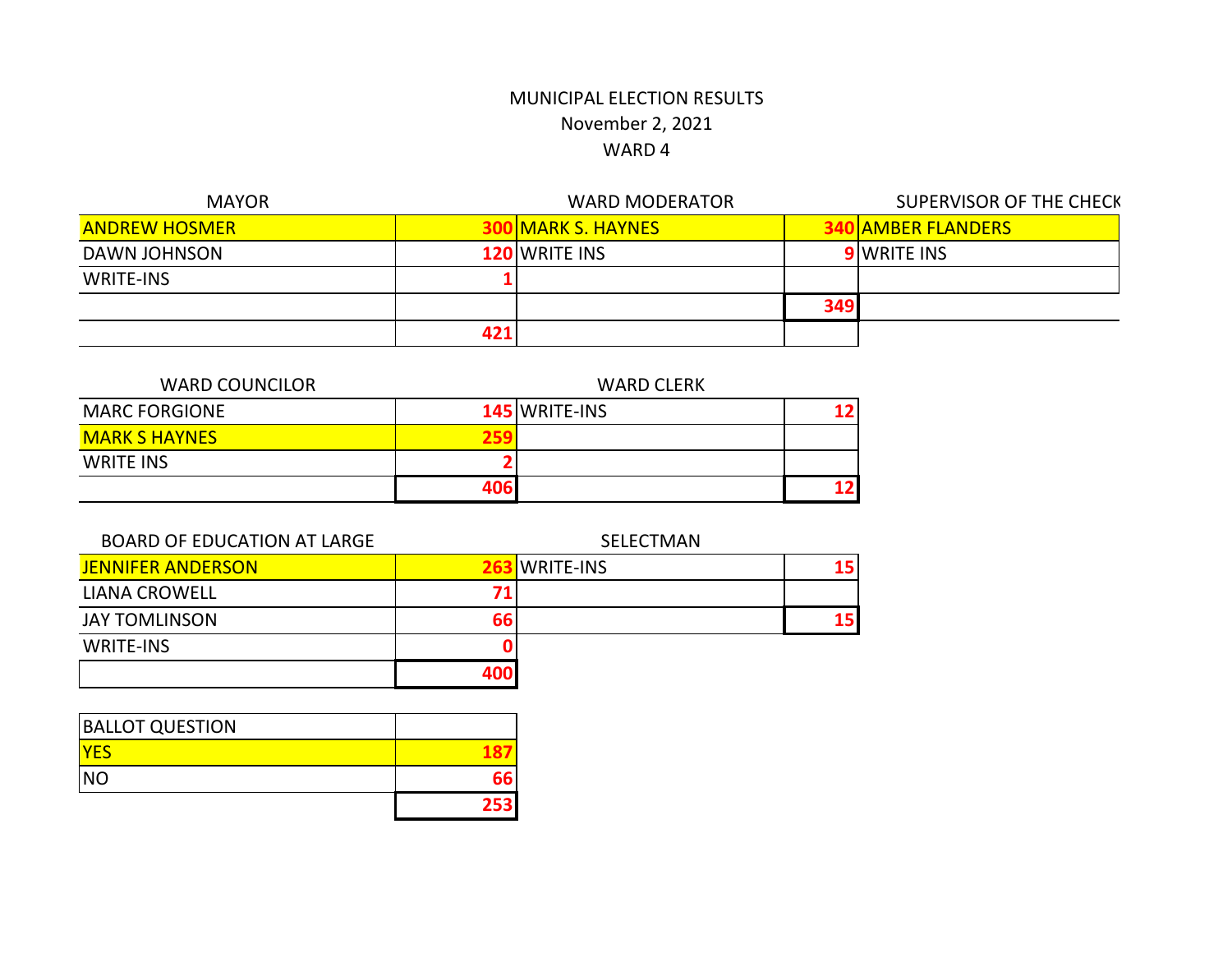| <b>Total Registered Voters</b> | 1502 |
|--------------------------------|------|
|                                |      |
| <b>Total Ballots Cast</b>      | 478  |
|                                |      |
| Percentage of Voters at Polls  | 28%  |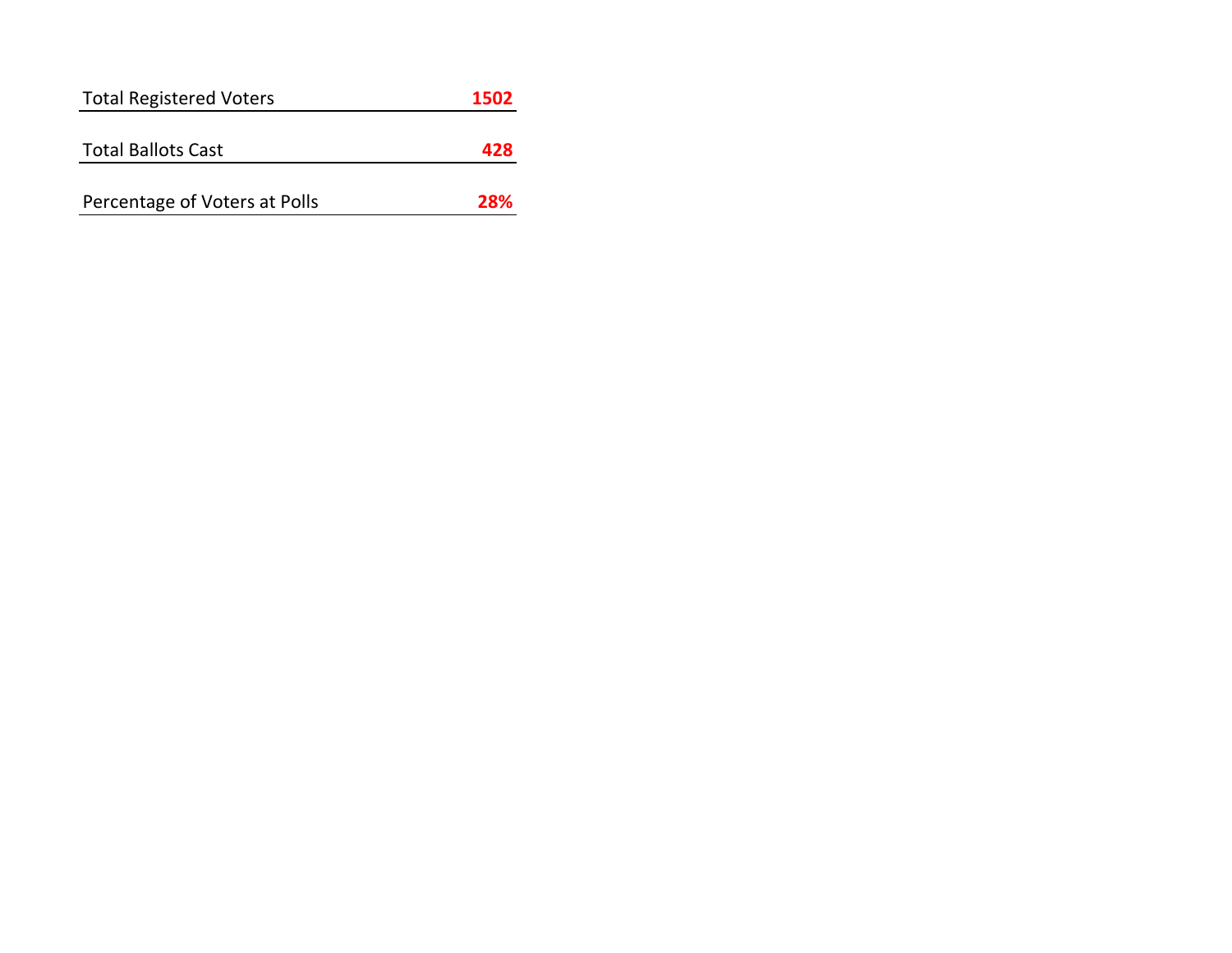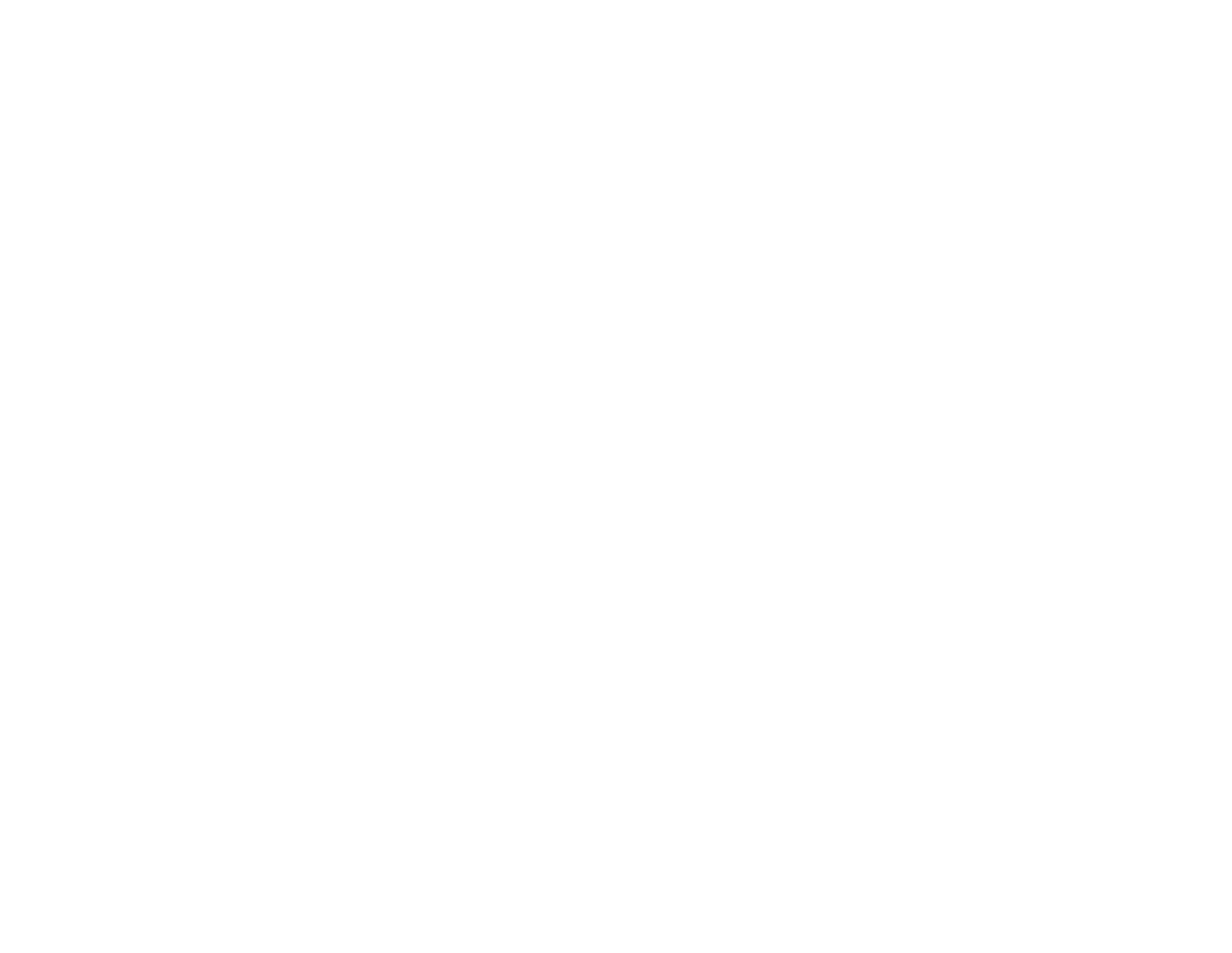| <b>MAYOR</b>         |     | WARD MODERATOR   | SUPERVISOR OF THE CHECKLIST |                                  |      |
|----------------------|-----|------------------|-----------------------------|----------------------------------|------|
| <b>ANDREW HOSMER</b> |     | <b>WRITE-INS</b> |                             | <b>14 CHRISTINE A. CALLAGHAN</b> | 205  |
| DAWN JOHNSON         | 78  |                  |                             | <b>WRITE INS</b>                 |      |
| WRITE-INS            |     |                  |                             |                                  |      |
|                      | 263 |                  |                             |                                  | 2051 |

| <b>WARD COUNCILOR</b>  | <b>WARD CLERK</b> |                             |     |
|------------------------|-------------------|-----------------------------|-----|
| <b>ROBERT A. HAMEL</b> |                   | <b>214 STEVEN T. BOGERT</b> |     |
| WRITE INS              |                   | <b>4 WRITE INS</b>          | O   |
|                        |                   |                             |     |
|                        | 218               |                             | 197 |

| BOARD OF EDUCATION AT LARGE |     | SELECTMAN               |     |
|-----------------------------|-----|-------------------------|-----|
| <b>JENNIFER ANDERSON</b>    |     | <b>175 BREANNA NEAL</b> | 196 |
| LIANA CROWELL               |     | 41 WRITE-INS            |     |
| <b>JAY TOMLINSON</b>        | 23  |                         | 196 |
| WRITE-INS                   |     |                         |     |
|                             | 240 |                         |     |

### BALLOT QUESTION

| <b>YES</b> |     |
|------------|-----|
| <b>NO</b>  | 64  |
|            | 233 |

| <b>Total Registered Voters</b> | 1199 |
|--------------------------------|------|
| <b>Total Ballots Cast</b>      | 267  |
| Percentage of Voters at Polls  | 22%  |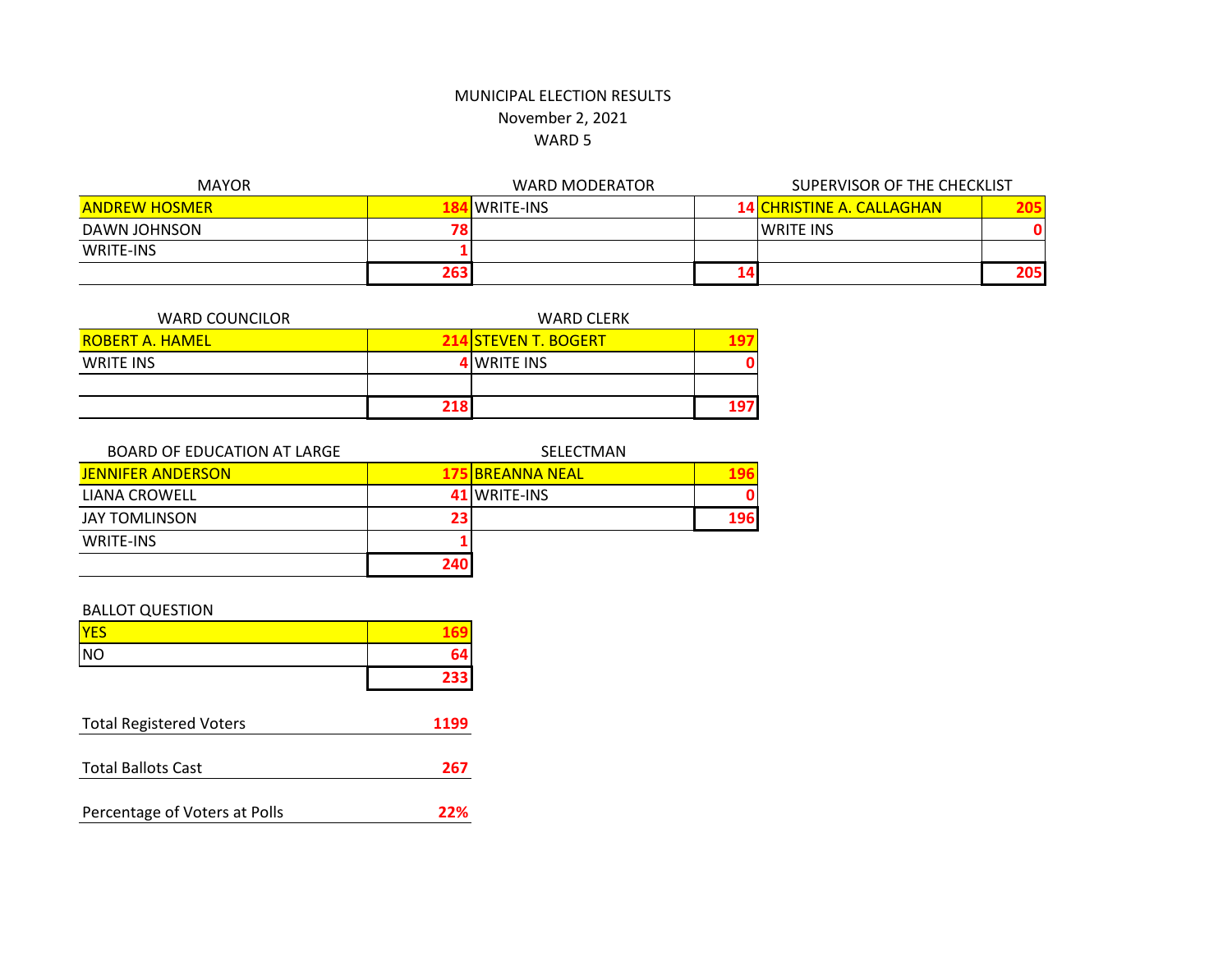#### MUNICIPAL ELECTION RESULTS November 2, 2021

## WARD 6

| <b>MAYOR</b>         |     | <b>WARD MODERATOR</b>   |     | SUPERVISOR OF THE CHECKLIST |     |
|----------------------|-----|-------------------------|-----|-----------------------------|-----|
| <b>ANDREW HOSMER</b> |     | <b>17 ANTHONY FELCH</b> |     | <b>ILYNDA BROCK</b>         |     |
| DAWN JOHNSON         |     | <b>177 WRITE INS</b>    |     | <b>7</b> WRITE INS          |     |
| <b>WRITE-INS</b>     |     |                         | 475 |                             | 462 |
|                      | 594 |                         |     |                             |     |

| <b>WARD COUNCILOR</b> |     | <b>WARD CLERK</b>    |     |
|-----------------------|-----|----------------------|-----|
| <b>ANTHONY FELCH</b>  |     | 471 FAYE B. NACHBAUR |     |
| WRITE-INS             |     | <b>11 WRITE INS</b>  |     |
|                       |     |                      |     |
|                       | 487 |                      | 466 |

| BOARD OF EDUCATION AT LARGE |     | SELECTMAN               |                 |
|-----------------------------|-----|-------------------------|-----------------|
| <b>JENNIFER ANDERSON</b>    |     | <b>383 ROLAND MAHEU</b> |                 |
| LIANA CROWELL               |     | <b>73 WRITE-INS</b>     | 12 <sup>1</sup> |
| <b>JAY TOMLINSON</b>        | 101 |                         |                 |
| WRITE-INS                   |     |                         | 468             |
|                             | 560 |                         |                 |

| <b>BOARD OF EDUCATION - WARD 6</b> |     |
|------------------------------------|-----|
| <b>HEATHER DROLET</b>              |     |
| <b>IWRITE-INS</b>                  |     |
|                                    | 457 |

| <b>BALLOT QUESTION</b>         |      |
|--------------------------------|------|
| <b>YES</b>                     |      |
| <b>NO</b>                      | 131  |
|                                |      |
| <b>Total Registered Voters</b> | 2117 |

| <b>TULAI REGISTER VULETS</b>  | <i><u></u></i> |
|-------------------------------|----------------|
|                               |                |
| <b>Total Ballots Cast</b>     | 598            |
|                               |                |
| Percentage of Voters at Polls | 28%            |
|                               |                |